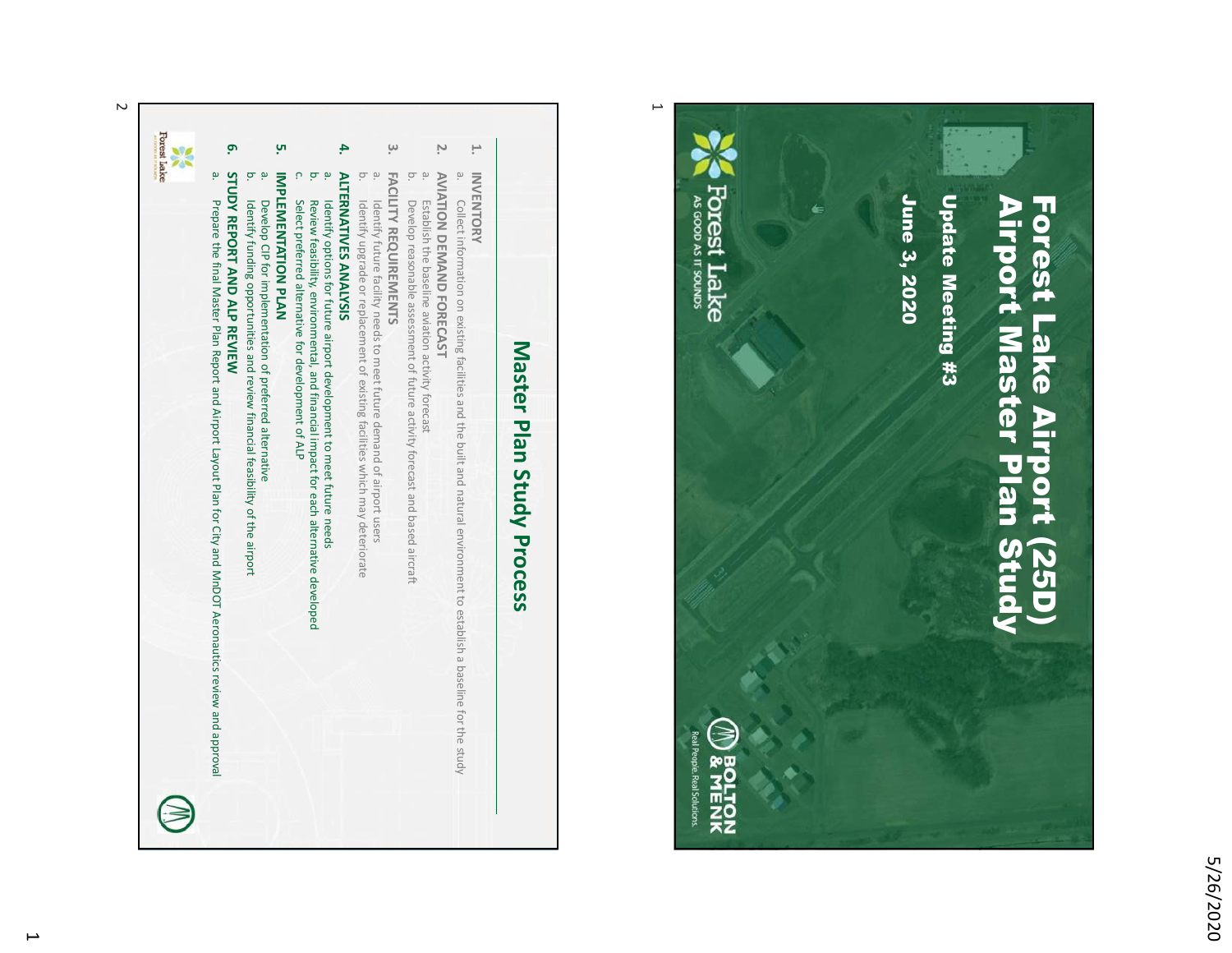





4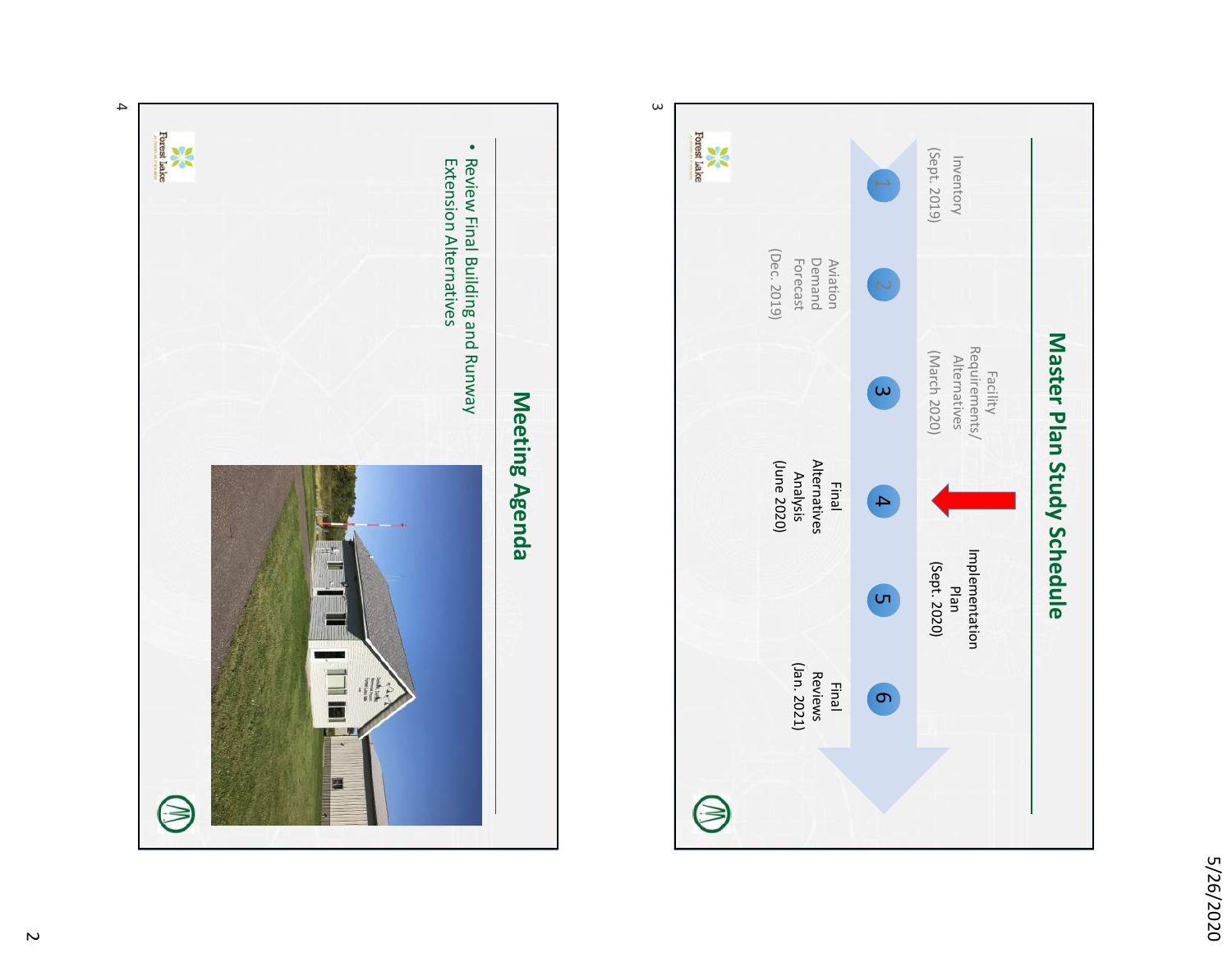

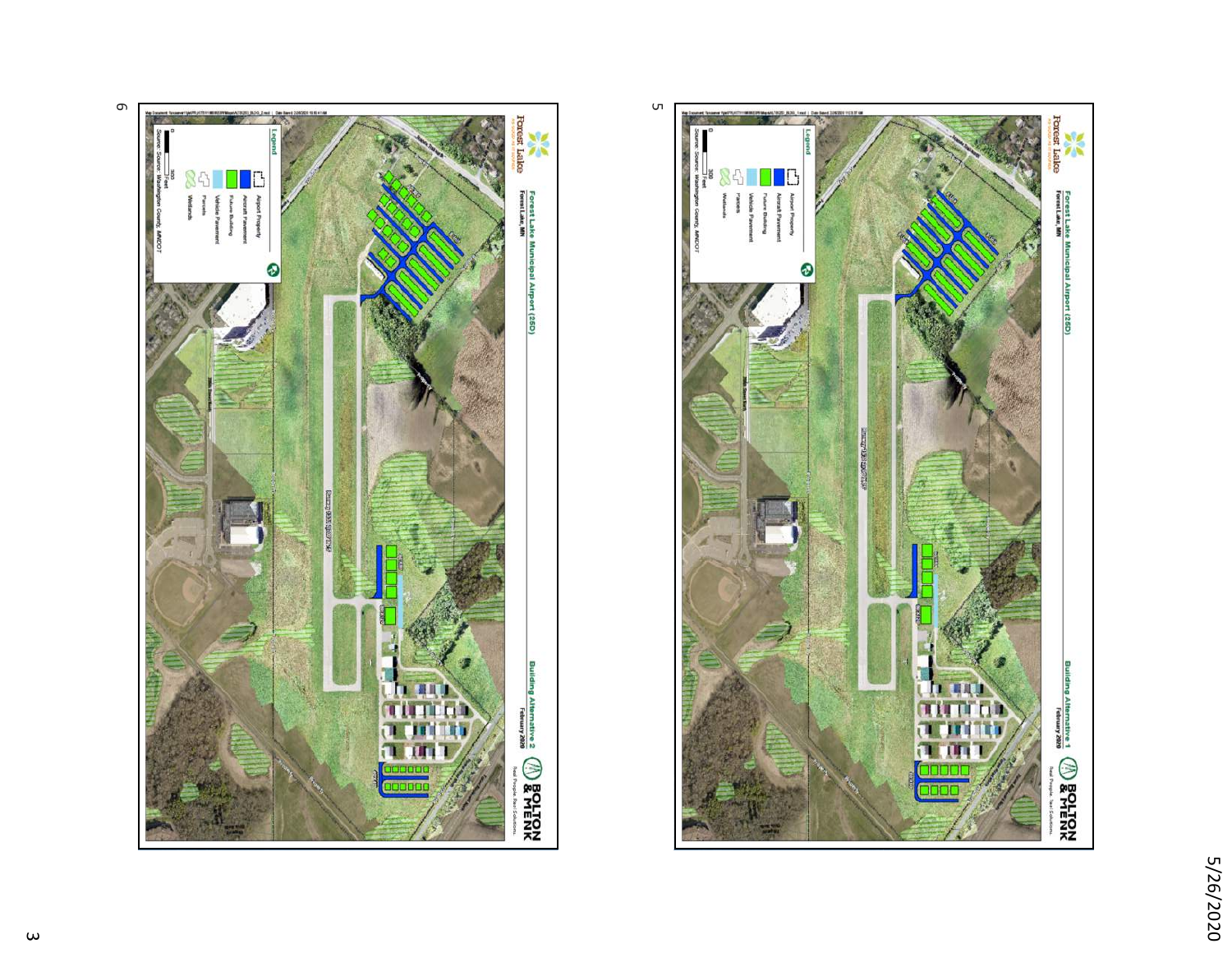



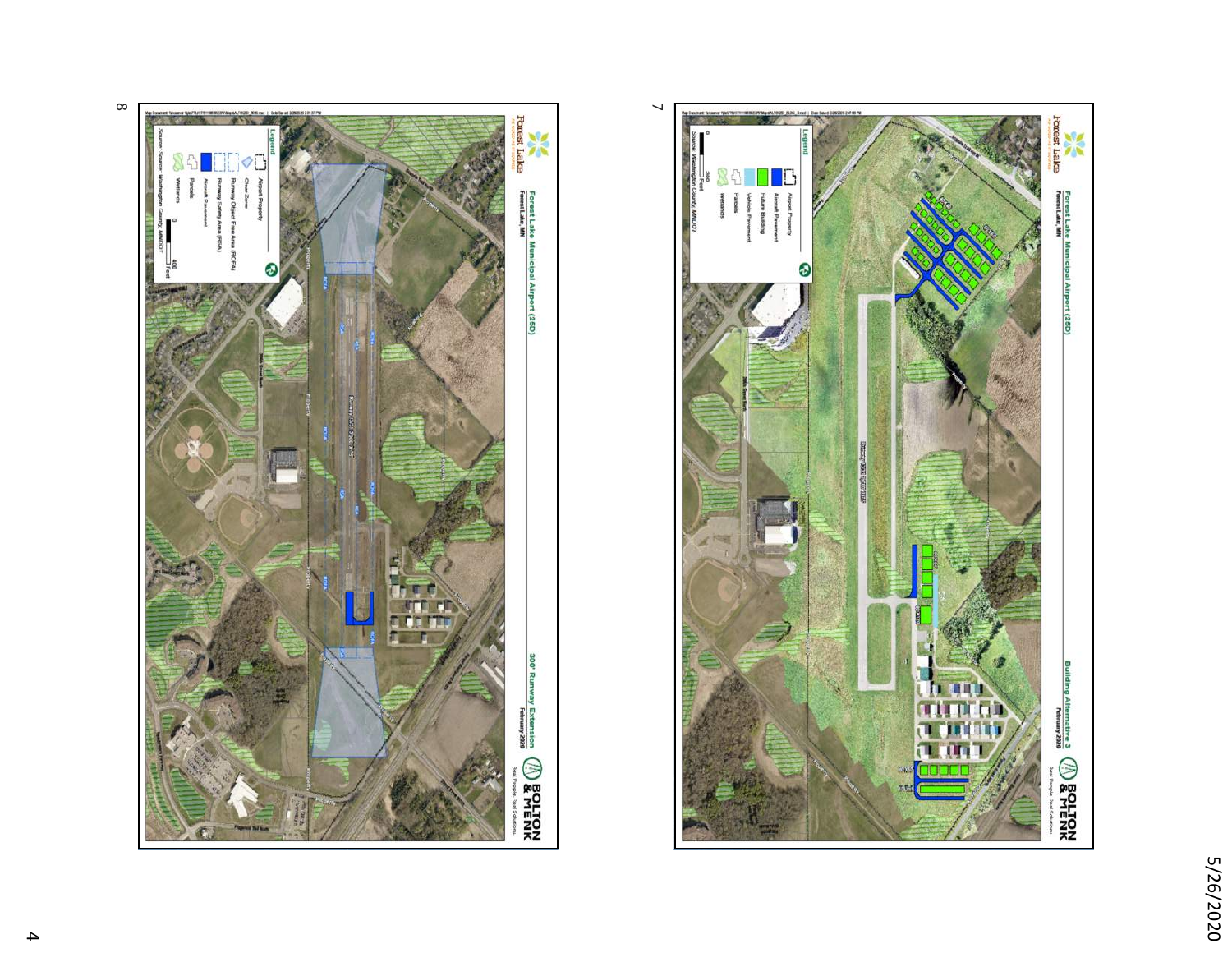5/26/2020 5/26/2020



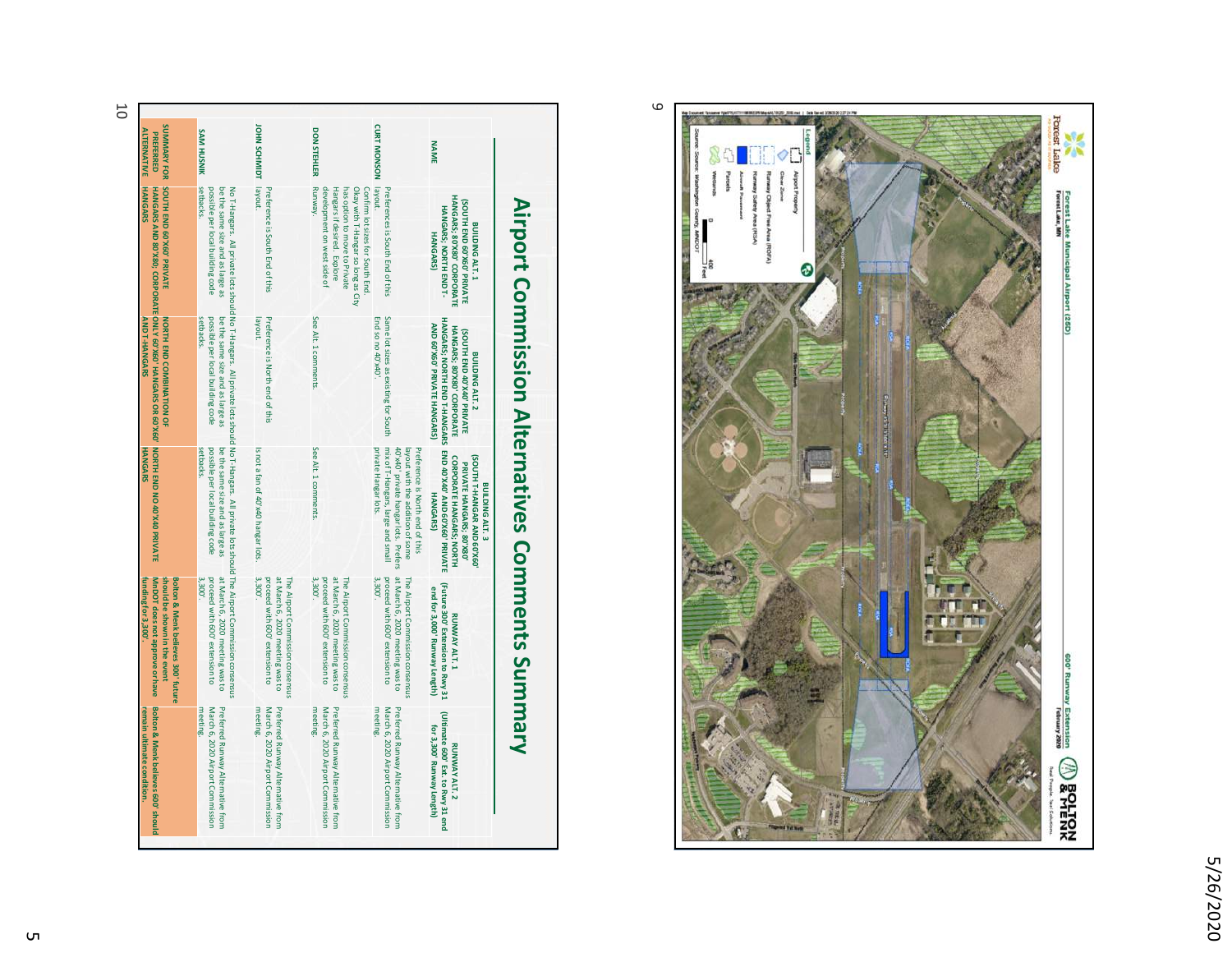





12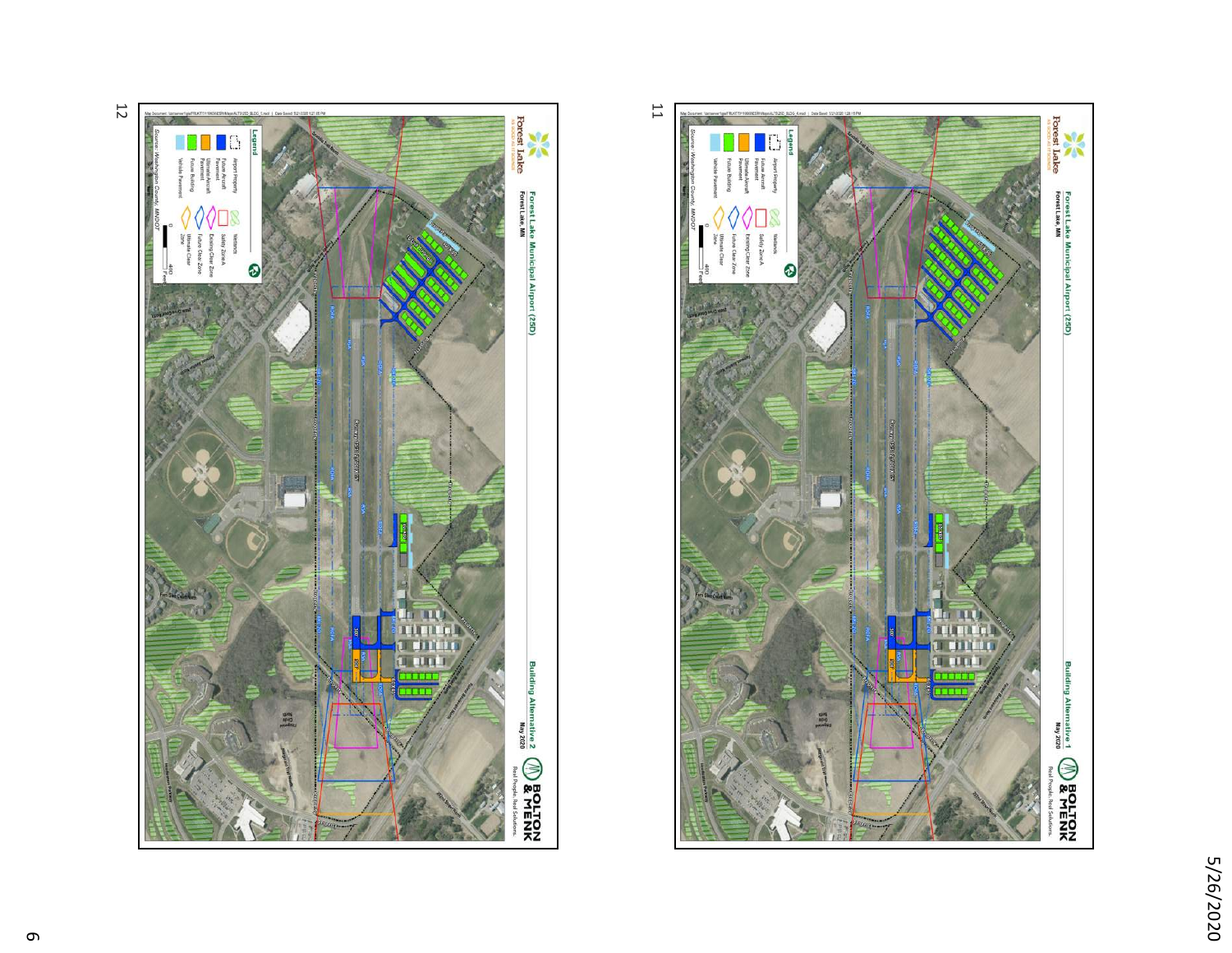